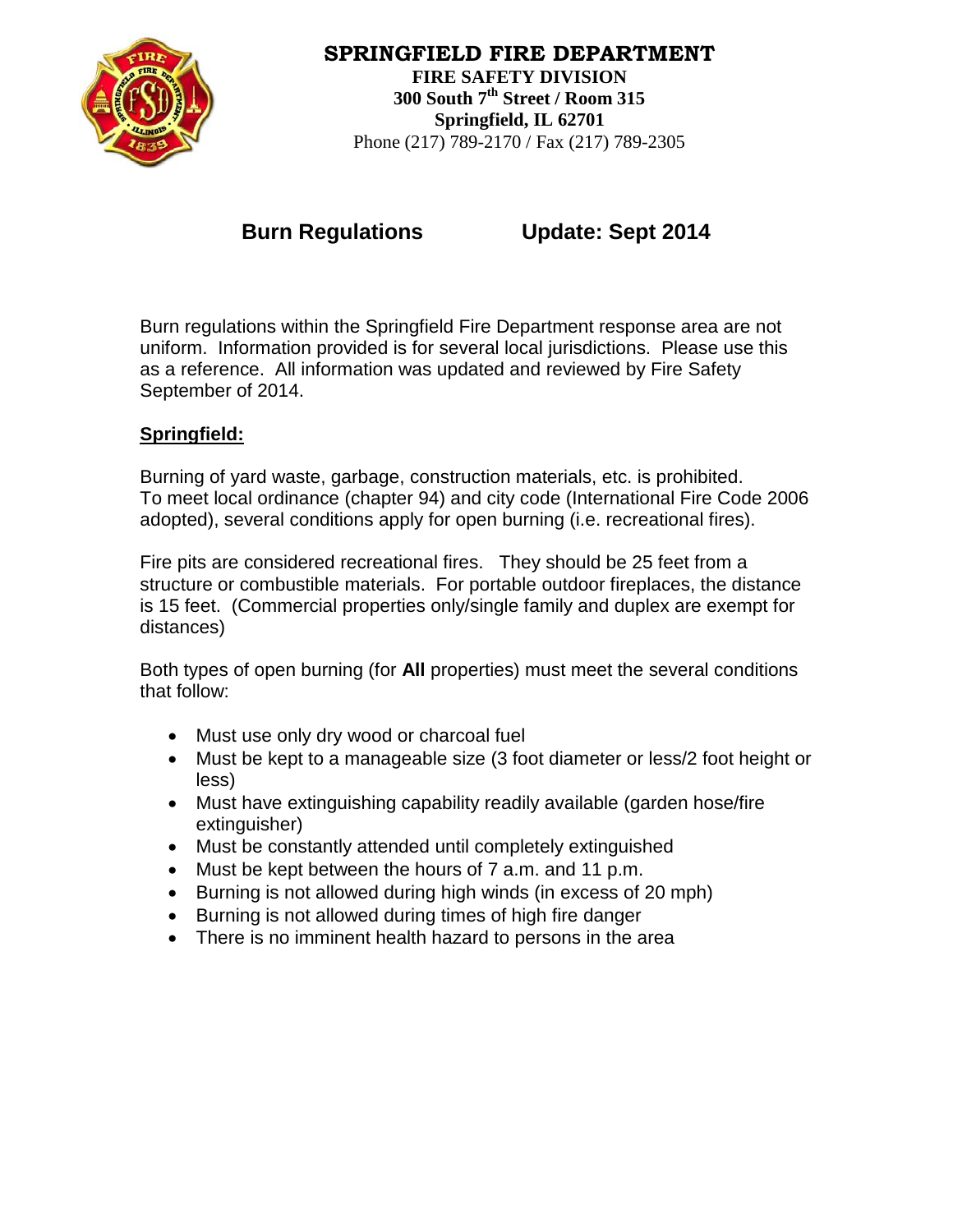#### **Jerome:**

In February of 2008, the village of Jerome banned all burning of yard waste. Fire pits are permitted but the person has to have a permit issued by Jerome. Contact person is village trustee Mike Whitling at 502-4361.

#### **LeLand Grove:**

No burning of yard waste is allowed. All residents must call for permission for small fires. Contact person is City Administrator Richard Stone at 698-1300.

#### **Grandview:**

Landscape waste burning is allowed Wednesday through Saturday each week from 9:00 a.m. to sunset, but not allowed when winds exceed 15 mph. At least one person age 16 or older must be watching the fire, and a garden hose or water supply should be nearby. Contact Grandview police at 622-4626.

#### **Southern View**:

Leaf burning is allowed during daylight hours on Wednesdays, Thursdays, and the first and third Saturday, except on holidays. The burning must be supervised. Smoldering is prohibited. The only burning of material is landscape waste only such as grass, shrubbery, leaves, and trees limbs only. Burning in containers such as burn barrels is prohibited. Regardless of any statement to the contrary, burning of landscape waste is prohibited on the following holidays of each year: New Year's Day, July 4, Veterans Day, Halloween, Thanksgiving Day and Christmas Day. Contact person is Village Clerk Judy Gordon at 529-3352.

### **Sangamon County**

The open burning of agricultural, domicile and landscape waste in Sangamon County only when:

- 1. On the site waste is generated.
- 2. In areas other than restricted.
- 3. When atmospheric conditions will readily dissipate contaminants and if such burning does not create a visibility hazard on roadways, railroad tracks or airfields.
- 4. With agricultural waste, the burning shall be 1,000 feet from residential or other populated areas.